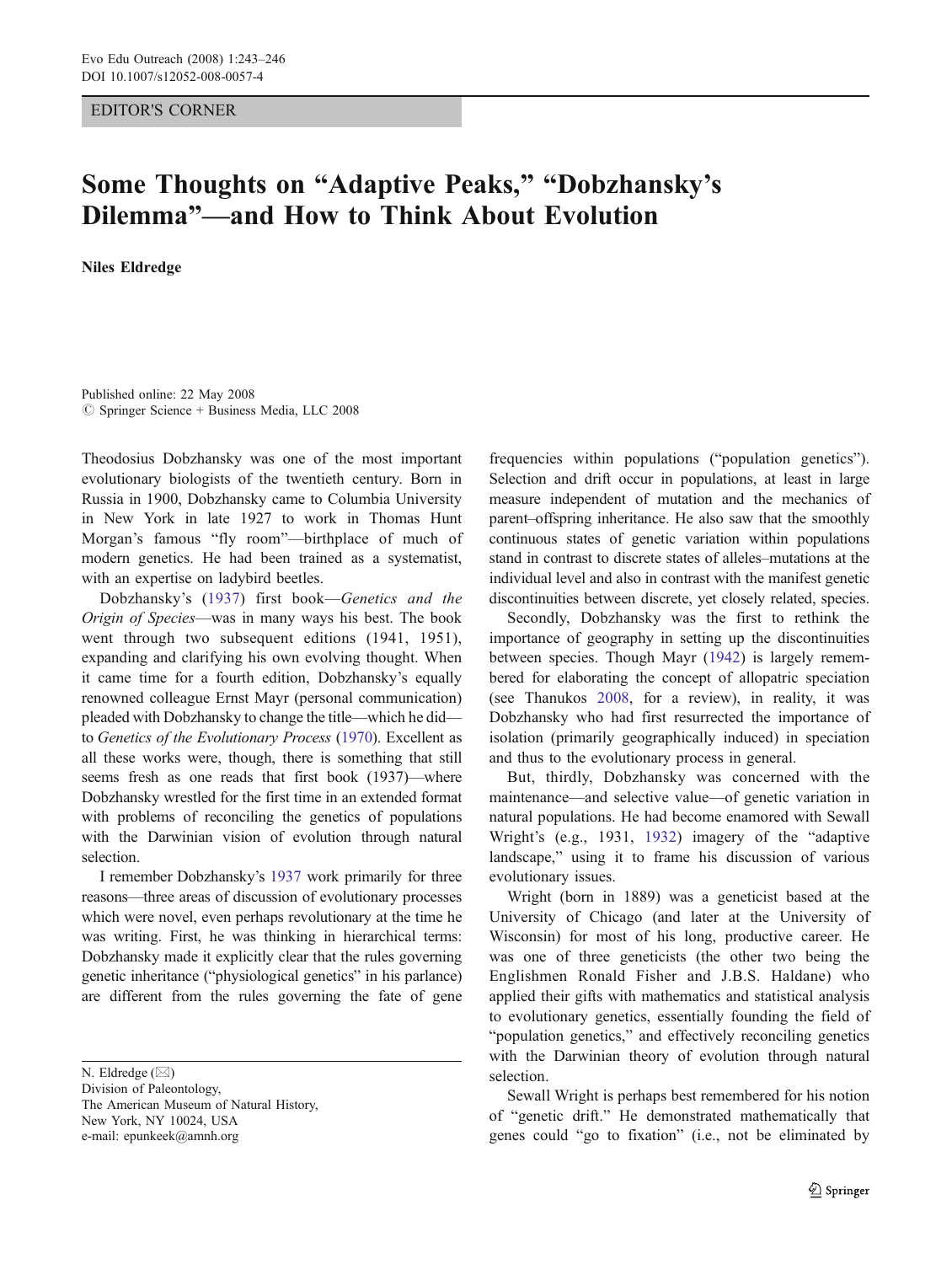natural selection) essentially randomly: the genetics of natural populations is not completely determined by natural selection. To make this and related points, Wright proposed the concept of "adaptive landscapes" (see Fig. 1)—where organisms with the "most harmonious" combinations of genes were depicted as occupying the peaks in a landscape separated by valleys of less harmonious gene combinations from other peaks with other favorable combinations of genes. The problem of evolution—as Wright saw it in the early 1930s—is to maximize the number of organisms in a population on the relatively higher peaks in the field of possible gene combinations.

Wright (especially Wright [1932\)](#page-3-0) quickly extended his use of the adaptive landscape imagery—beginning to see the peaks on his adaptive landscape occupied by entire subgroups of a species: what Wright eventually called "demes," or local breeding populations. His "shifting balance theory" saw evolution as the outcome of differing histories of the different demes within a species—where demes could merge with one another, bud off from one another, or simply go extinct. Each deme would be expected to have somewhat different mutational histories and, as they are living in a variety of different ecological settings, to undergo different changes through natural selection and through genetic drift.

Dobzhansky—far more experienced as a field biologist than either Fisher, Haldane, or Wright—saw a use for Wright's adaptive landscape imagery to outline a conceptual framework for understanding how evolution had produced the great diversity of life on earth. Starting in 1937, but especially in his third edition of Genetics and the Origin of Species (1951), Dobzhansky had come to see the peaks in the landscape occupied not so much by "harmonious gene combinations" or even by demes (as Wright



Fig. 1 A three-dimensional depiction of an adaptive landscape with peaks and valleys. For further explication, see text

initially had) but by entire species. The best-adapted members of a species would be closest to the tip of the peak (or closely adjacent peaks à la Wright)—and the remainder of the genetic variation of the species would be represented by other organisms of the species occupying lower elevations on the slopes of the peak.

The real difference between Dobzhansky's and Wright's usage of the adaptive landscape came when Dobzhansky suggested that the difference between two closely related species reflected their occupation of adjacent peaks of a larger field. Peaks diverge from one another, and evolution (predominantly via natural selection—genetic drift never took its intended full place as an evolutionary process coequal with natural selection in the minds of most evolutionary biologists) would track these divergent peaks resulting in the evolution of two species from an initial ancestor.

Nor did Dobzhansky stop there: clusters of closely related species form genera and hence are represented as localized clusters of adaptive peaks in what Dobzhansky saw as a larger "range" of mountain peaks. As an example, he wrote that:

The ecological niche occupied by the species 'lion' is relatively much closer to those occupied by tiger, puma, and leopard than to those occupied by wolf, coyote and jackal. The feline adaptive peaks form a group different from the canine 'peaks.' But the feline, canine, ursine, musteline and certain other groups of peaks form together the adaptive 'range' of carnivores, which is separated by deep adaptive valleys of rodents, bats, ungulates primates and others…..The hierarchic nature of the biological classification reflects the objectively ascertainable discontinuity of adaptive niches, in other words the discontinuity of ways and means by which organisms that inhabit the world derive their livelihood from the environment (Dobzhansky 1951, p. 10).

Thus did Dobzhansky explain discontinuities in nature beginning with species—as a matter of evolution tracking diverging adaptive peaks, a process that has gone on so long that the entire history of life, seen as adaptation to a vast field of different, inherently discontinuous ecological niches, falls out virtually automatically. It is a brilliant use of the landscape metaphor—one that, though not without its problems, still has a decided ring of truth to it.

Dobzhansky's use of the adaptive landscape as a metaphor for the evolutionary history of life differed somewhat from that of his other famous colleague in New York—George Gaylord Simpson. Simpson [\(1944](#page-3-0)) saw major evolutionary events as a matter of populations leaving one adaptive peak for another in the landscape rather than the peaks themselves diverging and species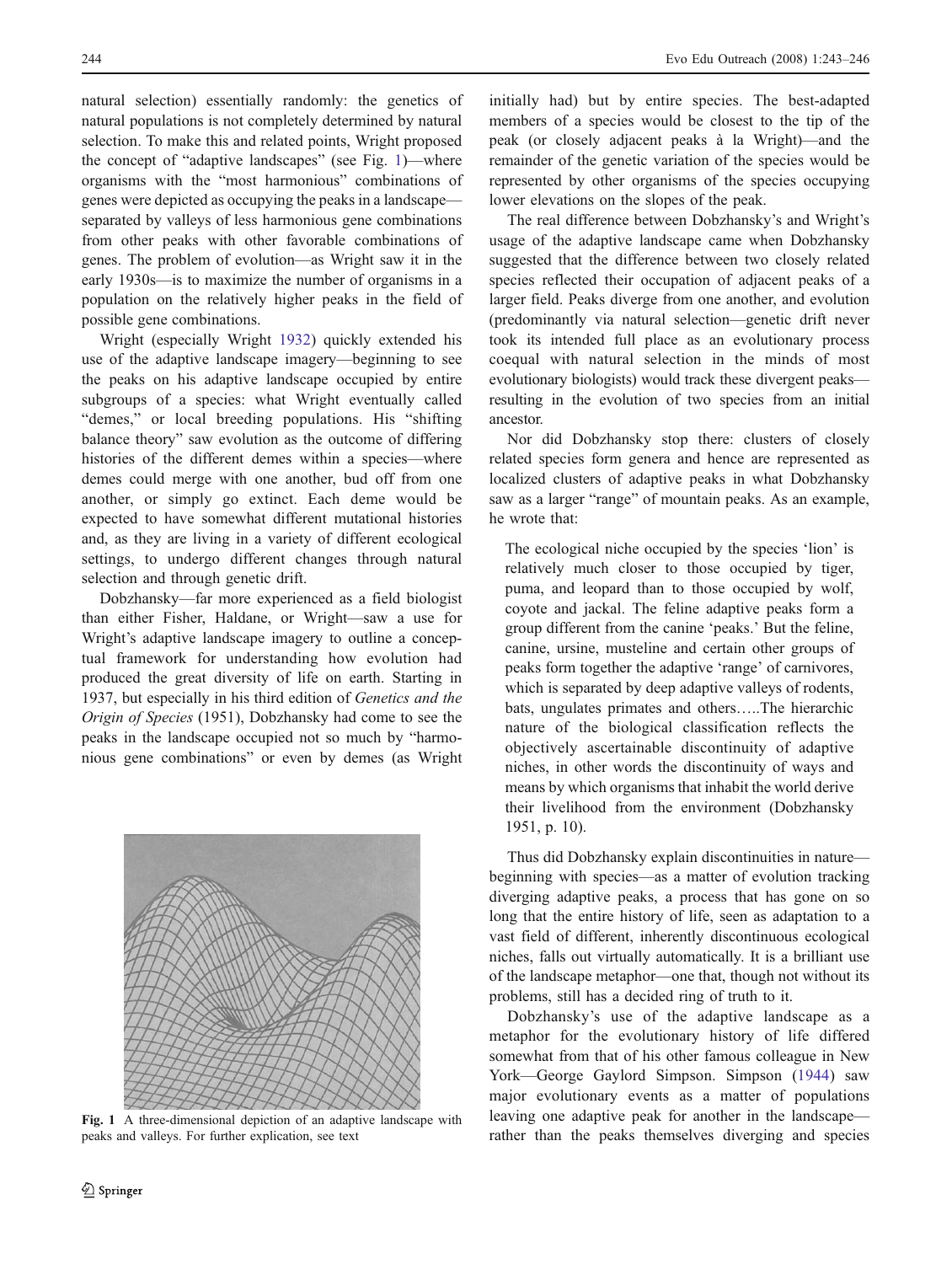becoming modified to keep up with the changing field. The landscape imagery was the very basis of Simpson's most famous theory: Quantum evolution—a subject deserving its own Editor's Corner in a future issue. Nor is the use of landscape imagery of mere historical curiosity: The Fitness Landscape still is in active use in modern population genetics.

But of the several problems with Dobzhansky's use of the metaphor of the adaptive landscape, one deserves special attention. It is one that Dobzhansky himself recognized and discussed, bearing on the nature, importance, and maintenance of genetic variation in species—a problem I call "Dobzhansky's Dilemma."

## Dobzhansky's Dilemma

In Wright's adaptive landscape imagery (as used by Wright himself, as well as by Dobzhansky and probably every other evolutionary biologist who has used the metaphor), selection will keep a population (or an entire species, etc.) near the very top of the adaptive peak. Selection relentlessly weeds out the less fit—those less "harmonious" gene combinations, keeping only the best combinations.

Thus selection acts to diminish genetic variation. But that in itself posed a problem for Dobzhansky—for where would that variation come from when environments change (as they inevitably do), altering the position of the peaks, or even splitting those peaks? Adaptive change in evolution requires underlying genetic variation; it is notorious that mutations do not occur just because a species would find them handy when faced with changes in environmental conditions. In other words, Dobzhansky saw an inherent conflict between the short-term benefits of close adaptation of a species to its adaptive peak, on the one hand, and what he called evolutionary *plasticity*—the retention of sufficient genetic variation for future evolutionary change. As he wrote (Dobzhansky [1937,](#page-3-0) p. 127): "Evolutionary plasticity can be purchased only at the ruthless dear price of continuously sacrificing some individuals to death from unfavorable mutations. Bemoaning this imperfection of nature has, however, no place in a scientific treatment of this subject."

Hence "Dobzhansky's dilemma": he felt that there must be some way—some evolutionary mechanism—that would enable a species to retain sufficient genetic variation to allow it to change—to adapt, to evolve—to meet those "rainy day" conditions posed by a fickle environment. There is a reason, in other words, for some of the members of a population lurking down the slopes of the peaks, preserving some of that less-optimal genetic variation. Nor is this problem far-fetched: paleontologists have often noted since the nineteenth century that it is the variable, ecologically diverse species that stand a better chance of

avoiding extinction—relative to narrowly adapted species that are among the first and more numerous of the species succumbing to extinction events.

Evolutionary biologists have persistently confronted the problem of the maintenance of genetic variation—pointing out, for example, that sexual reproduction among diploid organisms (i.e., where there are two sets of chromosomes) shuffles different alleles (forms of a gene). With the exception of identical twins, no two diploid organisms are exactly genetically alike—unlike the case of asexual organisms such as bacteria. Dobzhansky of course explored these notions to explain how genetic variation—and hence evolutionary plasticity—can be maintained.

But—and here is the crux of Dobzhansky's dilemma biologists (including Dobzhansky himself) have realized that evolution cannot anticipate the future. Evolutionary biologist George Williams [\(1966](#page-3-0)), for example, in his book Adaptation and Natural Selection, wrote eloquently that natural selection works strictly on the here and now of genetic variation juxtaposed with environmental conditions at the moment. There is no way evolutionary processes such as natural selection or genetic drift can be imagined to be able to anticipate what conditions might be like in the future—no equivalent of opening up a bank account for genes that might just prove handy in the future. To think that evolution can somehow anticipate its own future is teleological—imputing a kind of knowledge aforethought to a process that really just sorts out genetically based variation according to what works better than what given the finite nature of the conditions in which a breeding population is living at the moment.

There is a simple lesson here: life is about existence in the here and now. It is about surviving as an organism, meaning for complex multicellular animals, obtaining nutrients, and avoiding the hazards of existence (disease, predation, etc.) that can cut their lives short. The life of an organism may—or may not—also involve reproduction: producing descendants. For these simple acts of living, organisms use the adaptations that have already evolved that they have inherited. The variation within all species, including our own, is an outcome of past history and is maintained either because it is useful or at least not harmful. The idea of DNA repair (where information on one chromosome can be used to change back the mutated information on the paired chromosome) is an example of new thinking that came with the "molecular revolution" that also might help us understand the short-term utility of sexual reproduction and the maintenance of genetic variation—an idea that arrived long after Dobzhansky's career was over.

And, of course, mutation continues to produce more genetic variation every generation. But it is clear that genetic mutation does not occur because evolution might